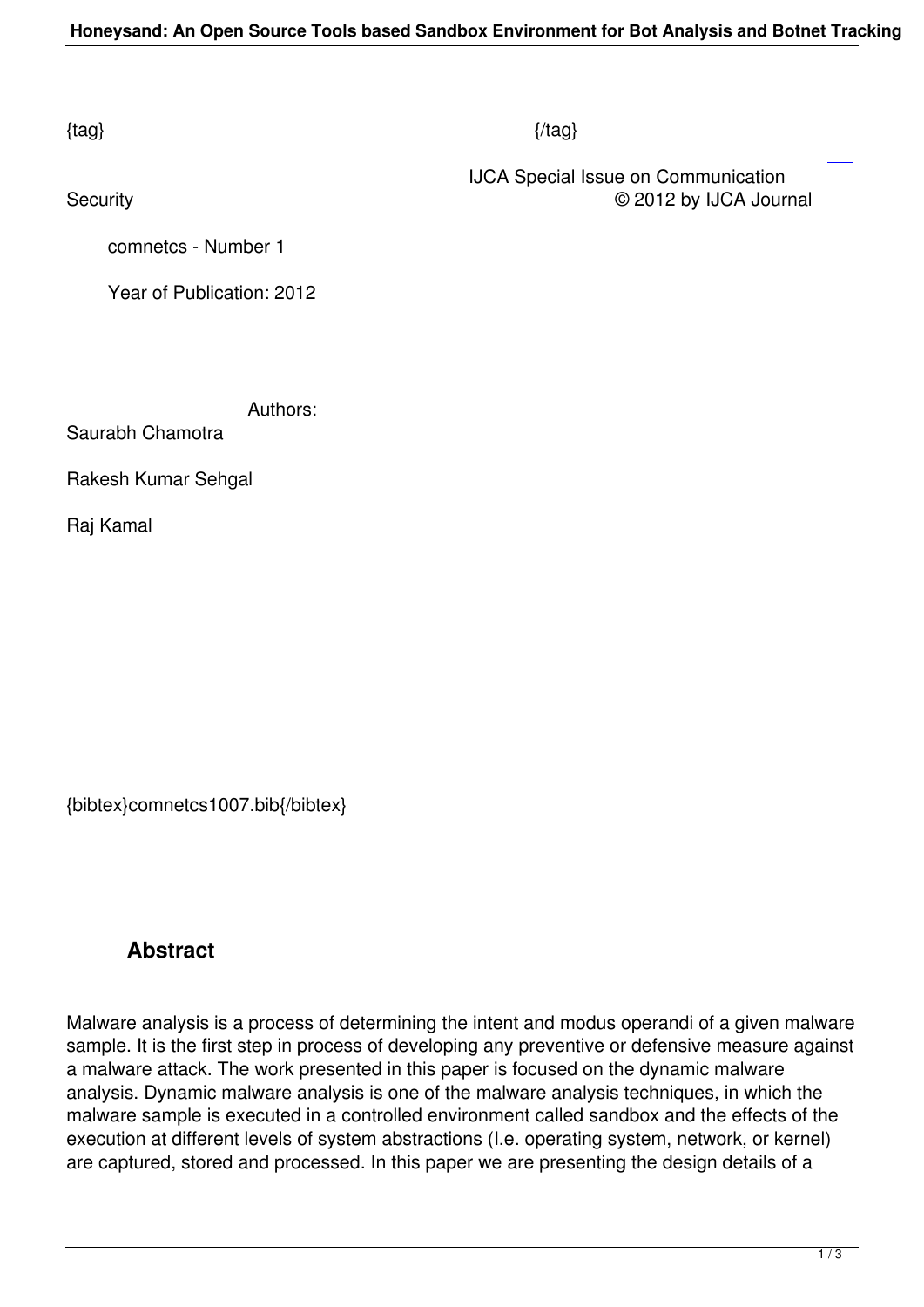malware execution environment named as Honeysand. The presented solution is specifically designed for catering the needs of performing dynamic analysis for a class of malwares known as bot. Bot is a class of mwalre that have the ability to coordinate among themselves and create a network of infected systems which is under the control of a single machine called command & control server [18] .Based upon the proposed system design we have developed a prototype system using the honeypot technology as a base with some other open source tools configured over it and used this prototype to demonstrate the effectiveness of the proposed solution.

## **ences**

## **Refer**

- anubis.iseclab.org
- www.cwsandbox.org
- www.norman.com
- www.joebox.org
- netscty.com/malware-tool

 - Shinsuke miwa,Toshiyuki miyiachi, Masashi eto, Masashi "Design and Implementation of an Isolated Sandbox with Mimetic Internet used to Analyze Malwares"

 - Gérard Wagener • Radu State • Alexandre Dulaunoy "Malware behaviour analysis" Spinger-Verlag France 2007

 - Andreas Moser, Christopher Kruegel, and Engin Kirda. "Limits of Static Analysis for Malware Detection". In Proceedings of the 23rd Annual Computer Security Applications Conference(ACSAC), 2007

 - Min Gyung Kang, Pongsin Poosankam, and Heng Yin. Renovo: "A Hidden Code Extractor for Packed Executables". In Proceedings of the 5th ACM Workshop on Recurring Malcode (WORM), 2007.

 - Lorenzo Martignoni, Mihai Christodorescu, and Somesh Jha. "OmniUnpack: Fast, Generic,and Safe Unpacking of Malware. In Proceedings of the 23rd Annual Computer Security Applications Conference (ACSAC), 2007.

Boris Lau and Vanja Svajcer. Measuring virtual machine detection in malware using DSD tracer. Journal in Computer Virology, 6(3), 2010.

 - Thomas Raffetseder, Christopher Kruegel, and Engin Kirda "Detecting System Emulators"

 - Vasudevan, Yerraballi,"Cobra: Fine-grained Malware Analysis using Stealth Localized-Executions". In: IEEE Symposium on Security and Privacy. (2006)

 - Bayer, Kruegel,Kirda, "TTAnalyze: A Tool for Analyzing Malware".In: 15th Annual Conference of the European Institute for Computer Antivirus Research (EICAR). (2006)

 - Xu Chen, Jon Andersen, Zhuoqing Morley Mao, Michael Bailey, and Jose Nazario. "Towards an Understanding of Anti-Virtualization and Anti-Debugging Behavior in Modern Malware". In Proceedings of the 38th Annual IEEE International Conference on Dependable Systems and Networks (DSN), 2008.

Katsunari Yoshioka, Yoshihiko Hosobuchi, Tatsunori Orii, and Tsutomu Matsumoto. "Your Sandbox is blinded: Impact of Decoy Injection to Public Malware Analysis Systems". Journal of Information Processing, 19, 2011.

Manuel, EgeleTheodoor, Scholte Engine Survey on Automated Dynamic Malware Analysis